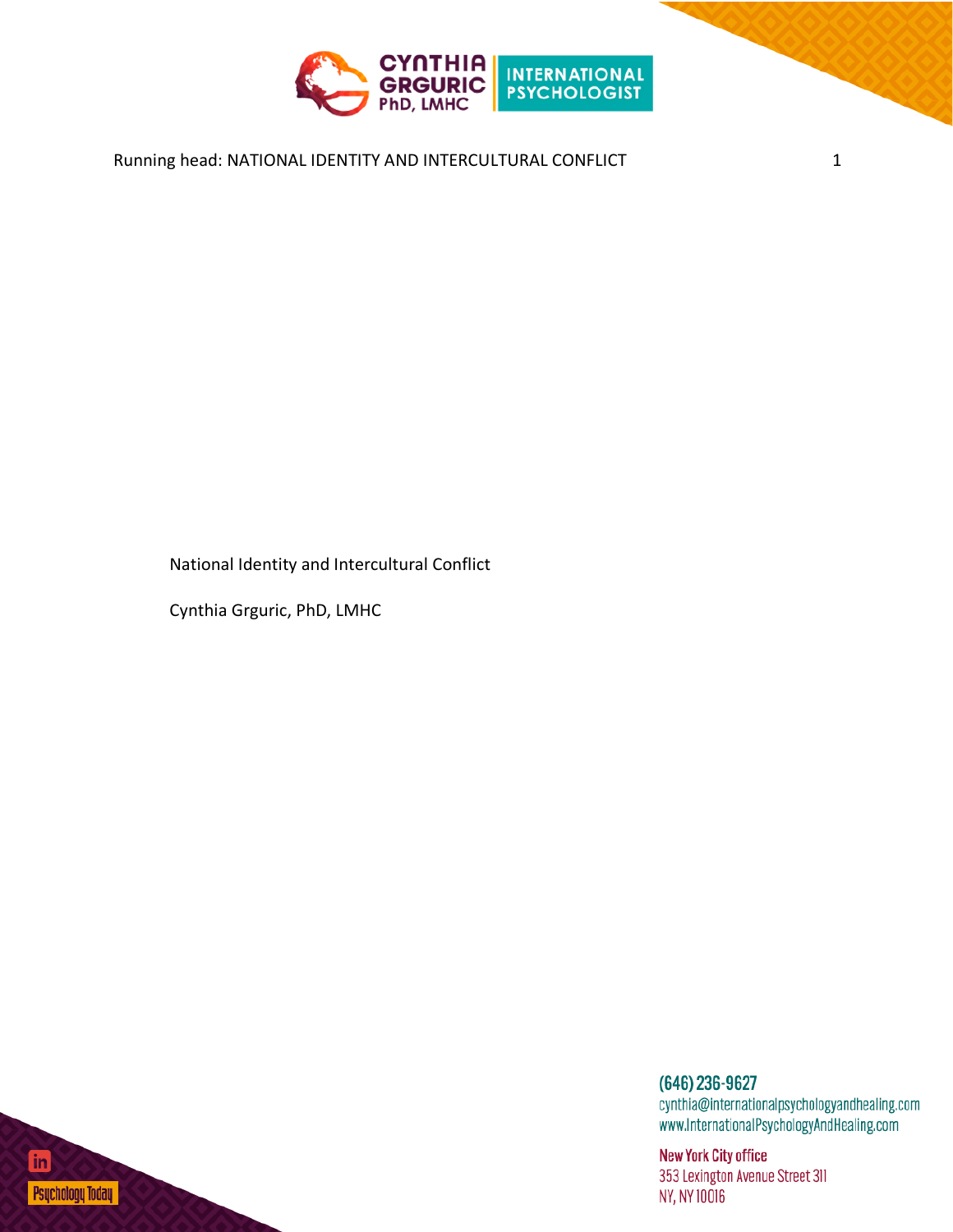

NATIONAL IDENTITY AND INTERCULTURAL CONFLICT 2

#### **Abstract**

This article attempts to address the critical aspect of not just the individual identity but explore the perceptual implications of one's national identity within and without in intercultural conflicts such as in Syria. In a multicultural pluralistic society, interpersonal relationships carry preconceived views of the political, religious, and historical roles this national represents. A psychologist's assessment is enriched to look beyond individual identities in their assessments to account for the components of national identities that contribute to hostile and or congenial international working relationships between nations and individuals. As Syrians flood into Turkey, the nations are challenged to cohabitate. These two national identities with their perceptual constructs of politics, historical role in international affairs, and economics influence interactions. A particular individual can represent a negative perceptional interpretation of that nation depending on the nation of the interpreter. The purpose of this exploration is to examine interventions in complicated situations of intercultural cohabitation such as the Syrian immigrants in Turkey that effect peace, nation building, and resolution.

> (646) 236-9627 cynthia@internationalpsychologyandhealing.com www.InternationalPsychologyAndHealing.com

**New York City office** 353 Lexington Avenue Street 311 **NY, NY 10016** 

Psuchology Today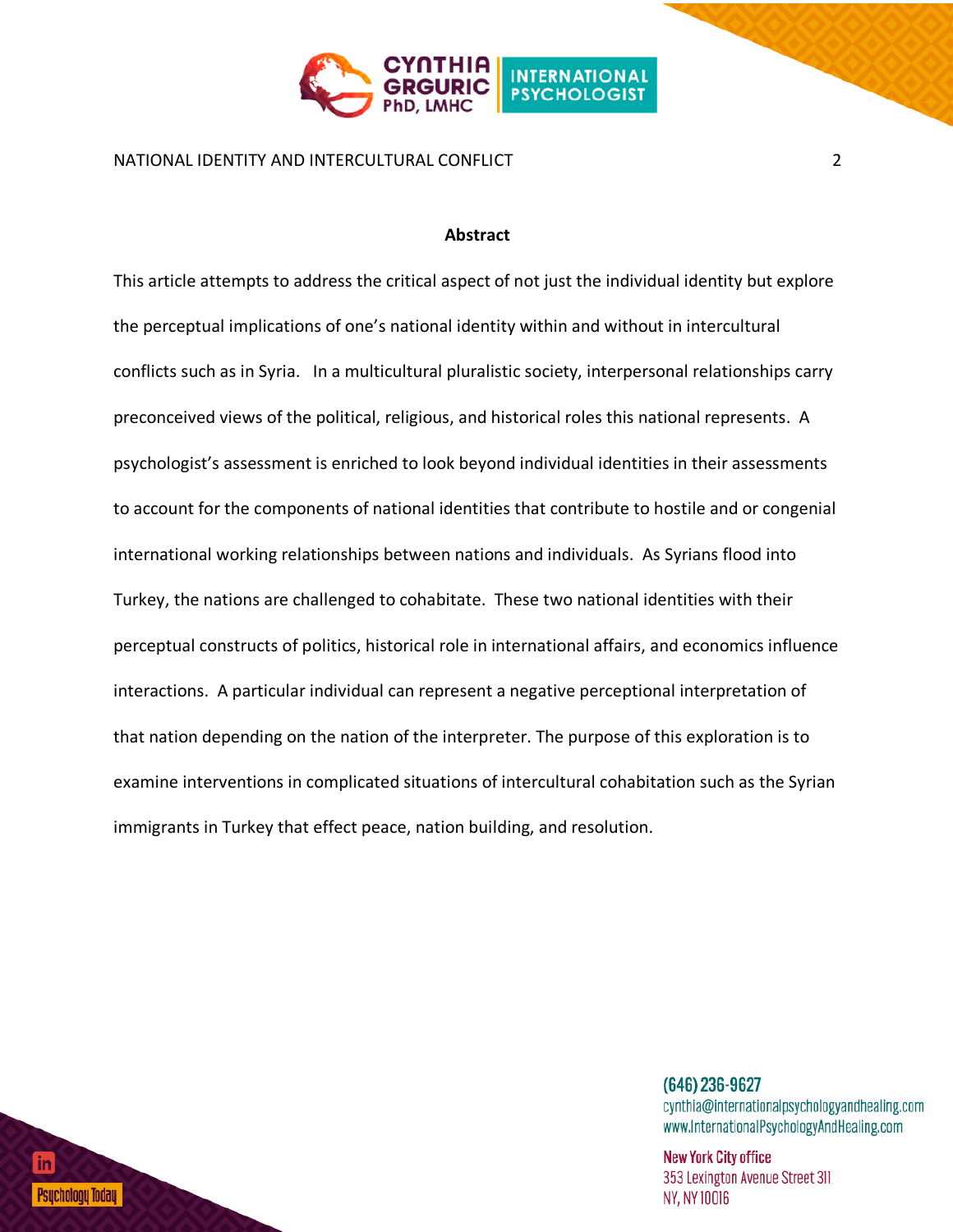

### **National Identity and Mental Health**

In the call for a more international focus in psychology that embraces cultural norms and subculture ecological systems, it is imperative as psychologists to be aware of the national as well as individual identity in our clinical work. Western psychology has typically explored the individual development of identity. However in our modern world of multiculturalism that pushes to interactions with other cultural norms perceived a nation's identity is important to be aware of the implications of this identity.

Evaluating mental health by ethnicity, migration status, and race is essential in making psychosocial and health assessments (Bhopol, 2014, p. 29). Bhopol notes the importance of identifying the race, ethnic, and migration status in the growing multicultural world and its impact on their mental and physical health. Being cognizant of its impacts to overall wellness and thriving for migrants and host cultures is imperative.

Perceived national identifiers such as political motivations, intelligence, social customs, and religious views between a host country and immigrant impact intercultural cohesiveness and cohabitation. How these perceptual cues become established and engrained is of interest to understanding how to bridge the divides. Erickson (2001) asserts in his article on Ethnic Identity, National Identity and Intergroup conflict that it is not so much ethnicity but shared experience that binds a group identity. He notes that ethnicity is relational and situational. It is not a property of a group that establishes it but

> $(646)$  236-9627 cynthia@internationalpsychologyandhealing.com www.InternationalPsychologyAndHealing.com

**New York City office** 353 Lexington Avenue Street 311 NY, NY 10016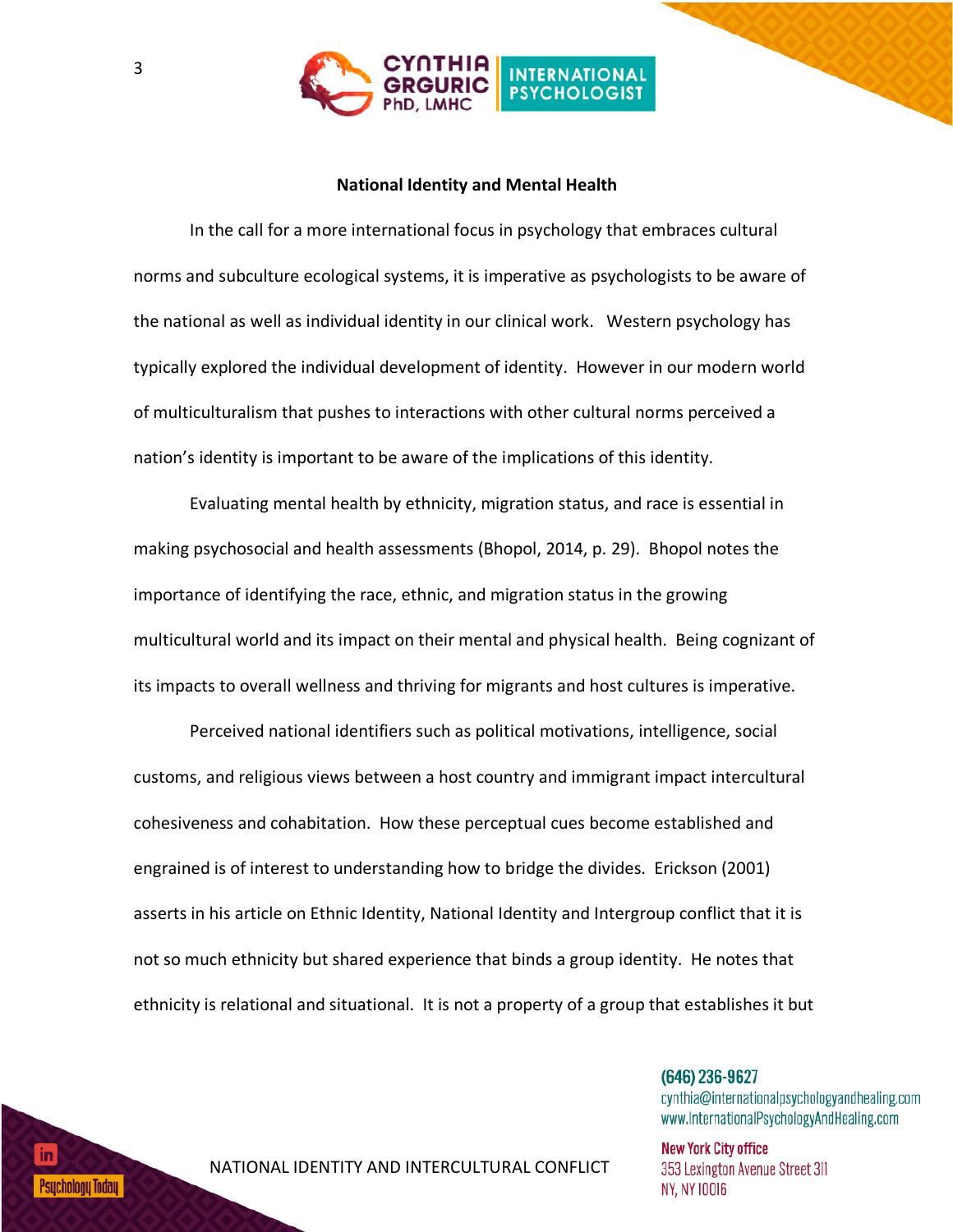

it is extinguished through its association of difference from others. It is not within but in the relational dynamic that sets it apart. There is also an aspect of an external threat that bonds a group against it.

Hence an emerging analysis of political identity has evolved from a cultural cause to a subconscious building their reputation on aspects of national chauvinism, ethnic hostility, enemy images (Eriksen, 2001, p. 47). This can be seen in using religion as a means to access power or control. These identity clashes can have long lasting and engrained historical impact as we see in the complicated dynamics engrained into the conflicts in the Middle East, Serbia-Bosnia, and Albania-Turkey.

As this article focuses on the Syrian refugee's reception or any refugee's reception into another country these national identity cues are key to thriving or decompensation. A decompensation burdens the host country if the immigrant does not thrive hence unable to work, become aggressive, or drain the social, economic, and health resources. This can be seen in Turkish government investment of approximately \$1.5 billion since May 2013 on Syrian refugees draining them to the point of seeking international support *(http://syrianrefugees.eu/?page\_id=80).*

If the immigrant thrives by being able to fit into and be accepted into the host country culture they can help strengthen the host nation. The views of ethnicity and nationality which encompass the political and social identifying implications have huge

> $(646)$  236-9627 cynthia@internationalpsychologyandhealing.com www.InternationalPsychologyAndHealing.com

**New York City office** 353 Lexington Avenue Street 311 NY, NY 10016

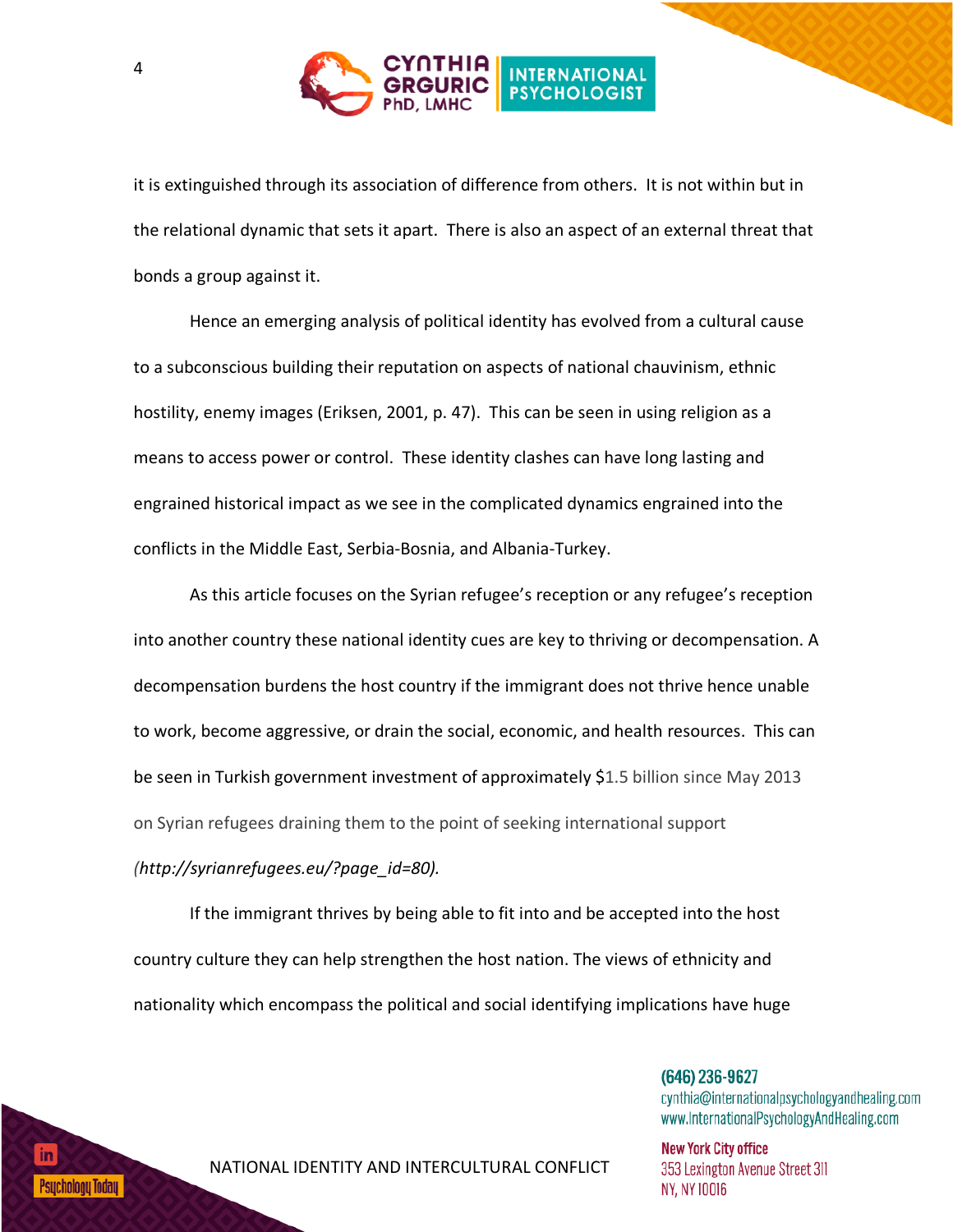

impacts on the immigrant and the host country. It is not just the host nation's view of the immigrant but the immigrant's view of their own nation in light of the conflict that in this case (Syria) caused them to flee. One's self perceived view of their nationally along with the immigrating group reputation to the world will interplay into thriving and surviving. Immigrants coming to the U.S. in the late 1800s and early 1900s rejected their country of origin identity in order to identify with the U.S. identity. Immigrants who are not accepted by a host country can become less involved politically or identity as "American" (Wiley, Lawrence, Figueroa, & Percontino, 2013; Jasinskaja-Lahti et al., 2009).

### **Violence and Cohabitation**

Barnett (Barnett, 1999, p. 10) identifies two conditions for conflict to occur. One is when there are two different perceptions calling for a different kind of action. This is evident in Israel-Palestinian conflict over who has possession of the Gaza Strip and West Bank. Second is when there is a change on a national or international level that changes the definition of the 'collective self'. This can be seen as Russia and Greece economic, political positions changed their national identities. Understanding culture within its history, perception in the world arena, motives, and role in international relationships impact conflict.

Individual, group, and national identity are important as it pertains to cultural history, victim-perpetrator roles, and group harm. In a study done in Walungu region of

> $(646)$  236-9627 cynthia@internationalpsychologyandhealing.com www.InternationalPsychologyAndHealing.com

**New York City office** 353 Lexington Avenue Street 311 NY, NY 10016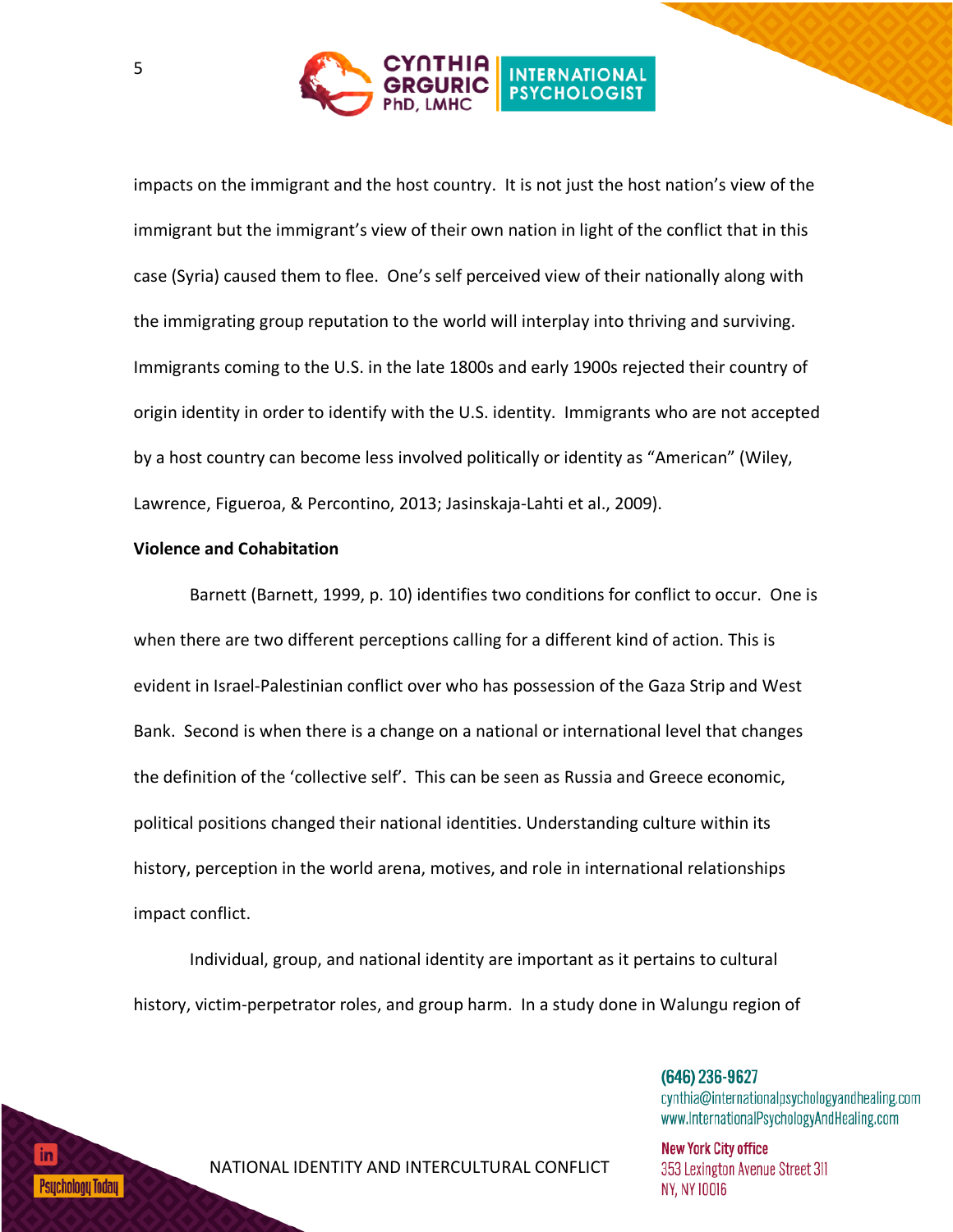

the Democratic Republic of Congo on collective shame and war rape, the lack of central support or national identity and strong feelings of victimhood indicate vulnerability to the victim-perpetrator cycle (Grguric, 2015). This is significant as a cultural group's cycles from victim-perpetrator to perpetrator victim patterns. These patterns are known by social learning theorists to be attributed to the cycle of violence. Helping societies recover from oppression and shame towards empowerment without the use of oppressing another would eliminate this pattern. An emphasis on localized community and intercommunity identity and support in the absence of a strong national identity could be an empowering tool building community collaboration, resources, and security.

Historical cultural violence can be unpacked to look at these perpetrator – victim cycles. How it affects national identities perspectives fighting for redemption from defeat, powerlessness, or shame may seek to overpower of oppress another to compensate. How the world sees a nation as an oppressor or oppressed- victim or perpetrator influences interpersonal actions and foreign policy. These national identity roles carry forth an ongoing perception of threat or safety for self and others. Understanding cultural history of perpetrator-victim roles and national (collective) identity becomes important in developing interventions.

With the modern impact of real time of media access into intercultural violence these national identities can be formed more readily. Much of a country, nation's image

> $(646)$  236-9627 cynthia@internationalpsychologyandhealing.com www.InternationalPsychologyAndHealing.com

**New York City office** 353 Lexington Avenue Street 311 NY, NY 10016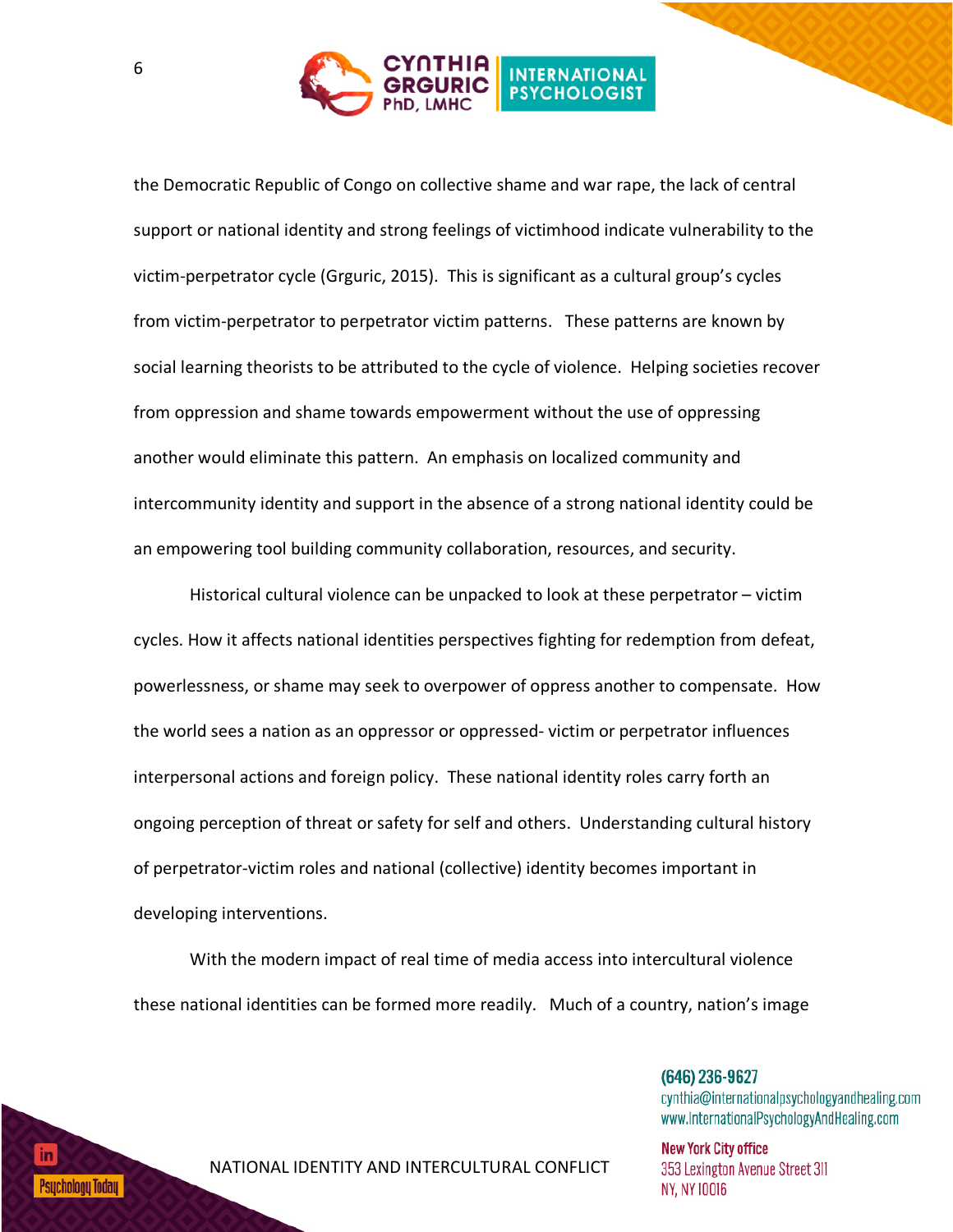

is formed through historical events and the media. Collective shame can develop by a group or nation that has been part of violence in the past or present. This image shame how the world sees one's group or nation's behavior—can affect intercultural relations. Since image shame positively influences behavior, media coverage may positively affect image shame through international knowledge which can influence increased efforts for reparation with harmed groups (Gielen, 2007).

### **National Identity vs Individual Identity**

There is a fine dance between a stable national and individual identity. A healthy national identity can strengthen a national empowerment (decrease victim feelings) and security making it less threatening to acknowledge wrongdoing and able to take meaningful steps toward reparation with harmed groups. However, becoming so nationalistic that such an attitude becomes prideful superiority can threaten being able to recognize humanity and the ability to empathize with the outside groups (Cehajic-Clancy et al., 2011; Gausel et al., 2012). Moderate nationalism, according to studies, can help to overcome moral shame and lead to confidence in reparation between groups (Gausel et al., 2012; Zagefka, Pehrson, Mole, & Chan, 2010).

Research indicates that too high of a national identity can prevent acknowledging harmful behavior, while having a lower collective identity can lead to a more open attitude to reunification with the harmed group (Páez, Marques, Valencia, & Vincze, 2006,

> $(646)$  236-9627 cynthia@internationalpsychologyandhealing.com www.InternationalPsychologyAndHealing.com

**New York City office** 353 Lexington Avenue Street 311 NY, NY 10016

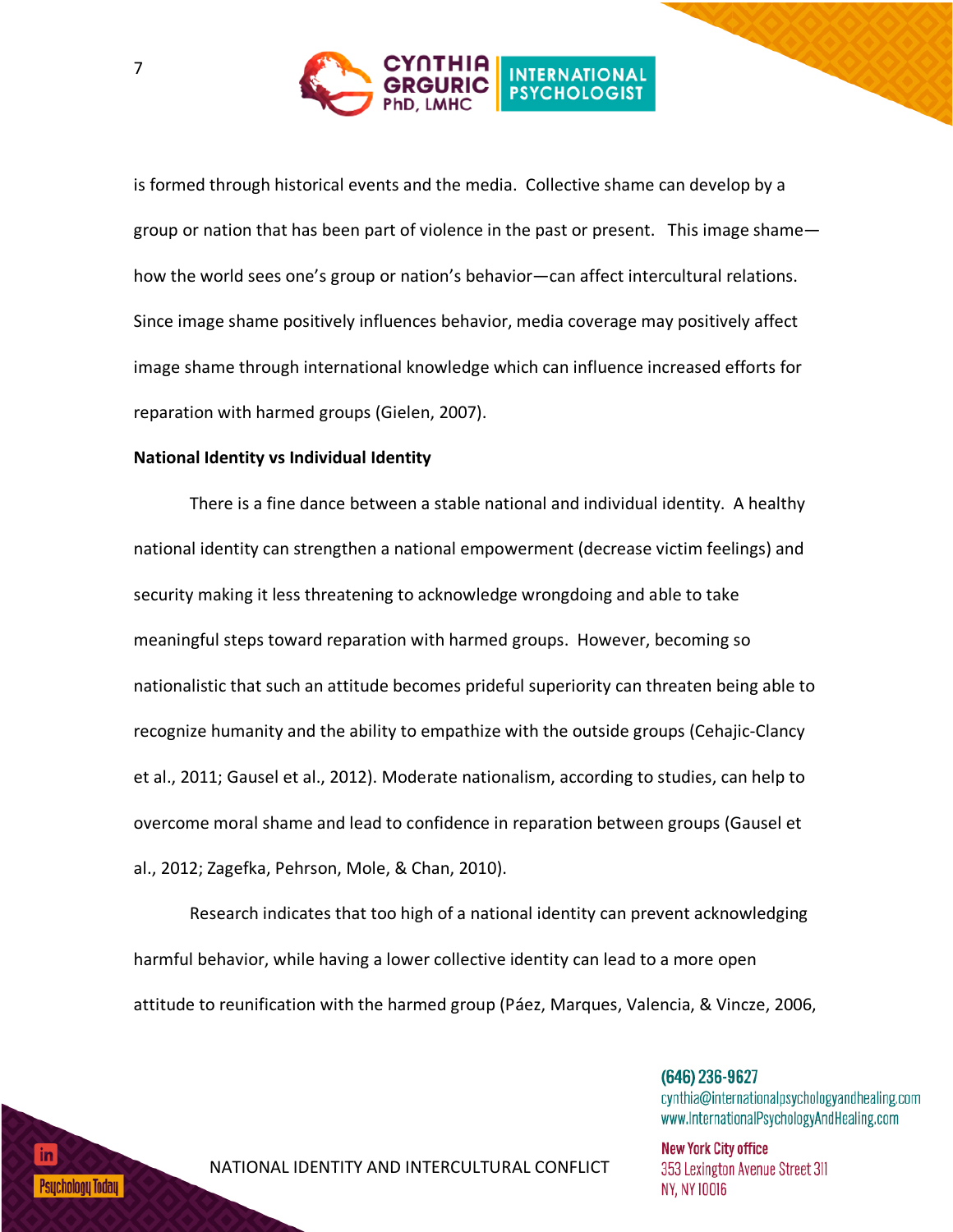

p. 75). When a superior attitude exists there is defensiveness to acknowledging harm. This dynamic is seen in individual and national identity. Research confirms that the threat to self-perception is positively influenced in a highly collective identity when acknowledging group harm. Secure national and individual identity rests on a delicate balance of secure sense of self and group identity that can acknowledge the value of others and the corrective action of self. This appears to translate to a healthy humility and esteem of self, group, and other.

Understanding identity it is not only defined by personal, psychological attributes but relational and social attributes as well (Barnett, 1999). It is the relational piece and the comparison of our actions to others that form the concept of identity. Hence this is the case with a nation's identity as well. Barnett explains national identity to be formed by both the nation's relationship with another nation and the relationship between the political figures of each nation. We see how these national relationship changes with leadership changes i.e. United States President's Ronald Reagan, George W. Bush, Barak O'Bama and Eygpt's Anwar Sabat, Iran's Supreme Leader Ayatollah Ruhollah Khomeini, and Menachem Begin, Israel's Prime Minister.

This understanding brings into discussion state identity vs national identity. State identity can affect the state leverage and political power while national identity encompasses more the peoples who create a history, homeland, or shared experience. It

> $(646)$  236-9627 cynthia@internationalpsychologyandhealing.com www.InternationalPsychologyAndHealing.com

**New York City office** 353 Lexington Avenue Street 311 NY, NY 10016

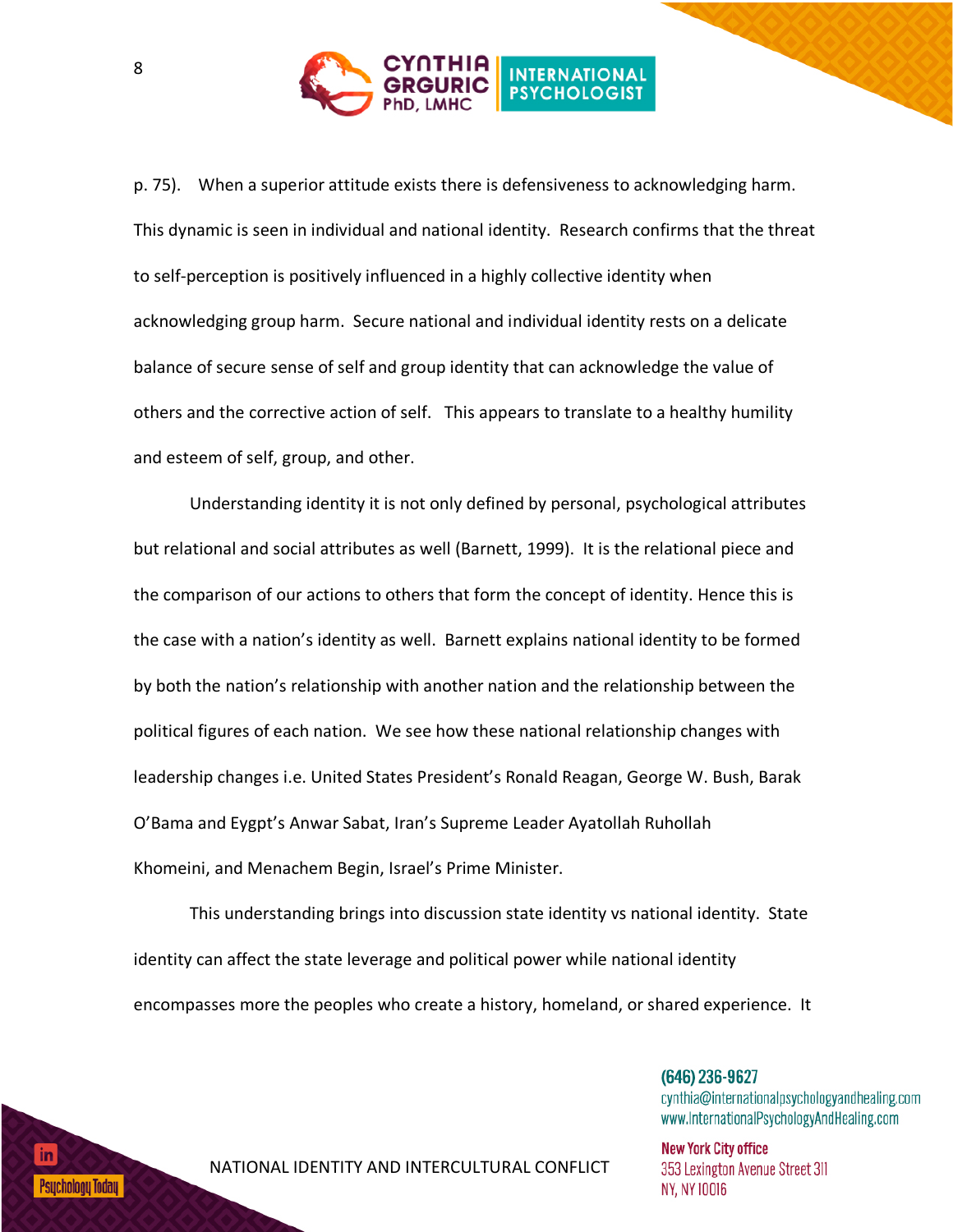

is constantly evolving and changing on the international and national level. As one nation reacts it affects others such as Russia, Israel, U.S. Hence it is the relational aspect that makes the identity fluid and changing to perceptions of relational, historical, and political actions. Foreign policy, state identity, and national ideology (believe system, ideals) appear to be interdependent molding national identity.

#### **Syrian National Identity**

Syria was established as nation in 1943 after achieving independence from France but struggled to obtain cohesion with its many sects. Prior to its statehood, Syria was divided into six zones which had its own sects and religions (Kaplan, 1993). These zones covered parts of northern Turkey, Lebanon, Syrian dessert, and Palestine. Although its territory has been cut, these regions retained diverse groups of Kurds, Arab Christians, Armenians, Circassians, and Jews with Damascus as the center with the Arab Sunni majority (Haj-Saleh, 2006).

After several leadership coups, it was Ba'athism that helped smooth over religious differences and lead Syria to see itself as the center of modern civilization and creating a strong unified Arab nation (Kaplan, 1993; Evers, 2012). Syria still thrives on identifying itself as the Arabian center which causes friction of the various other religions it represents- Kurds, Muslim, Christian, and Jewish. Haj-Saleh asserts in his article *Political Reform and the Reconfiguration of National Identity of Syria,* that Syria sought to

> $(646)$  236-9627 cynthia@internationalpsychologyandhealing.com www.InternationalPsychologyAndHealing.com

**New York City office** 353 Lexington Avenue Street 311 NY, NY 10016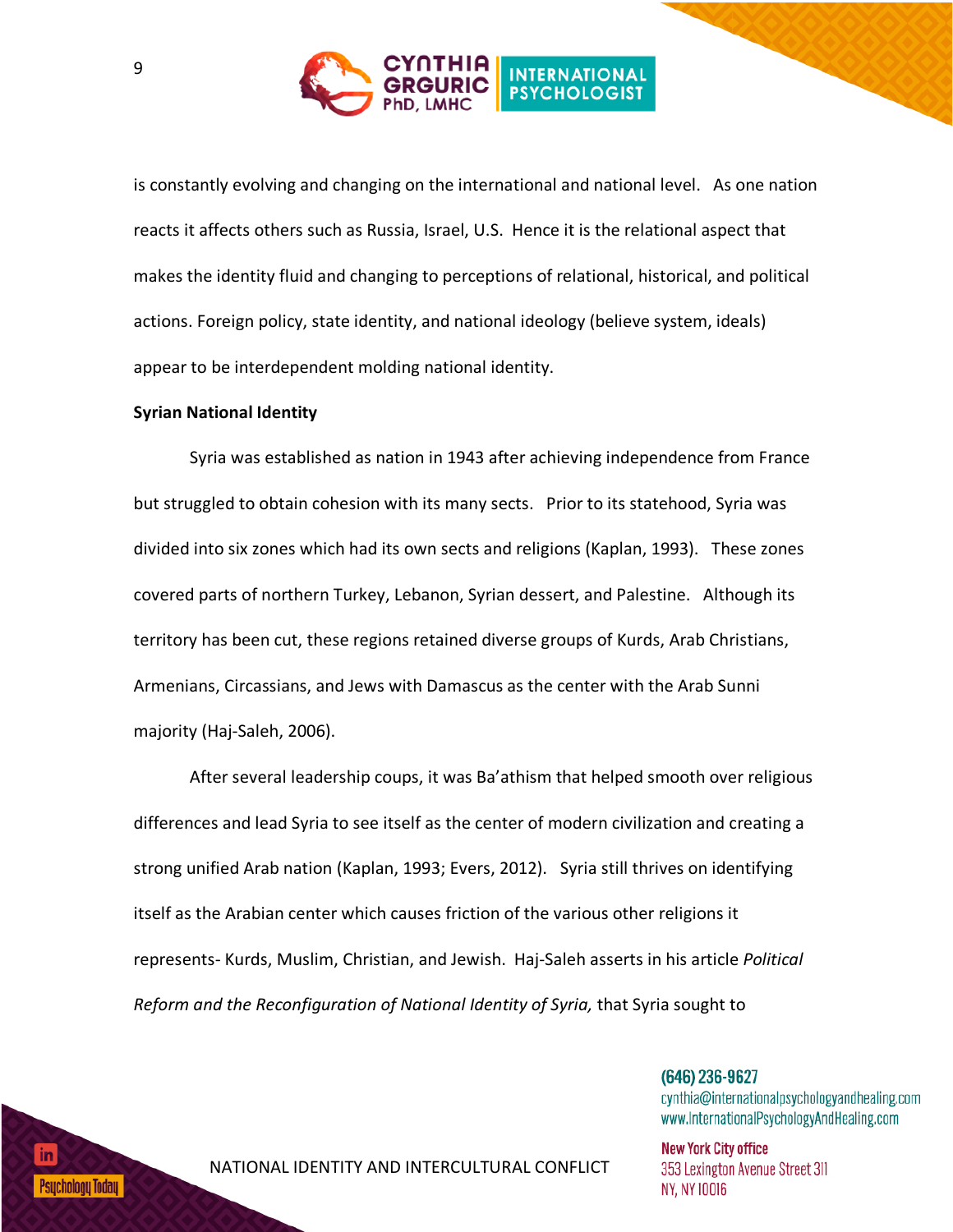

overpower the different tribes, sects, and religions through its identifying itself as Arabian instead of enhancing on them to define itself through them not over them(Haj-Saleh, 2006).

It was the coup of 1970 that brought Syrian solidarity through President Hafez al-Assad.

Through his reign Syrian identity became established the 1980s and 1990s (Evers, 2012). It was Assad who built Syria's economic and political identity. Since gaining power though a coup in the 1970s he defined Syria as a nation and international player. After being crushed by Israel's taking of the Golan Heights in 1967, Assad was set on being a strong military power to secure itself in the Arab world. Syria continues to spend most of its GNP on military power to ensure this. Since all foreign and state decisions are made by Assad, he has been the controller of Syrian state and national identity.

Syrian national identity is largely formed by its foreign policy influenced by economic motives and the balance of power in the Arab region (Evers, 2012) which are all controlled through Assad. Assad has been set to show itself a strong nation in the Arab world. He is knowledgeable of its vulnerability to surrounding Lebanon, Israel, and Iraq. Syrian hate to the Israelis is important part of their national identity. Assad has tried to engage in peace talks with Israel only for the ability to reclaim the Golan Heights he felt so stripped of. It is the Syrian foreign policy led by Assad pragmatic approach which

> $(646)$  236-9627 cynthia@internationalpsychologyandhealing.com www.InternationalPsychologyAndHealing.com

**New York City office** 353 Lexington Avenue Street 311 NY, NY 10016

## Psucholoou Todau I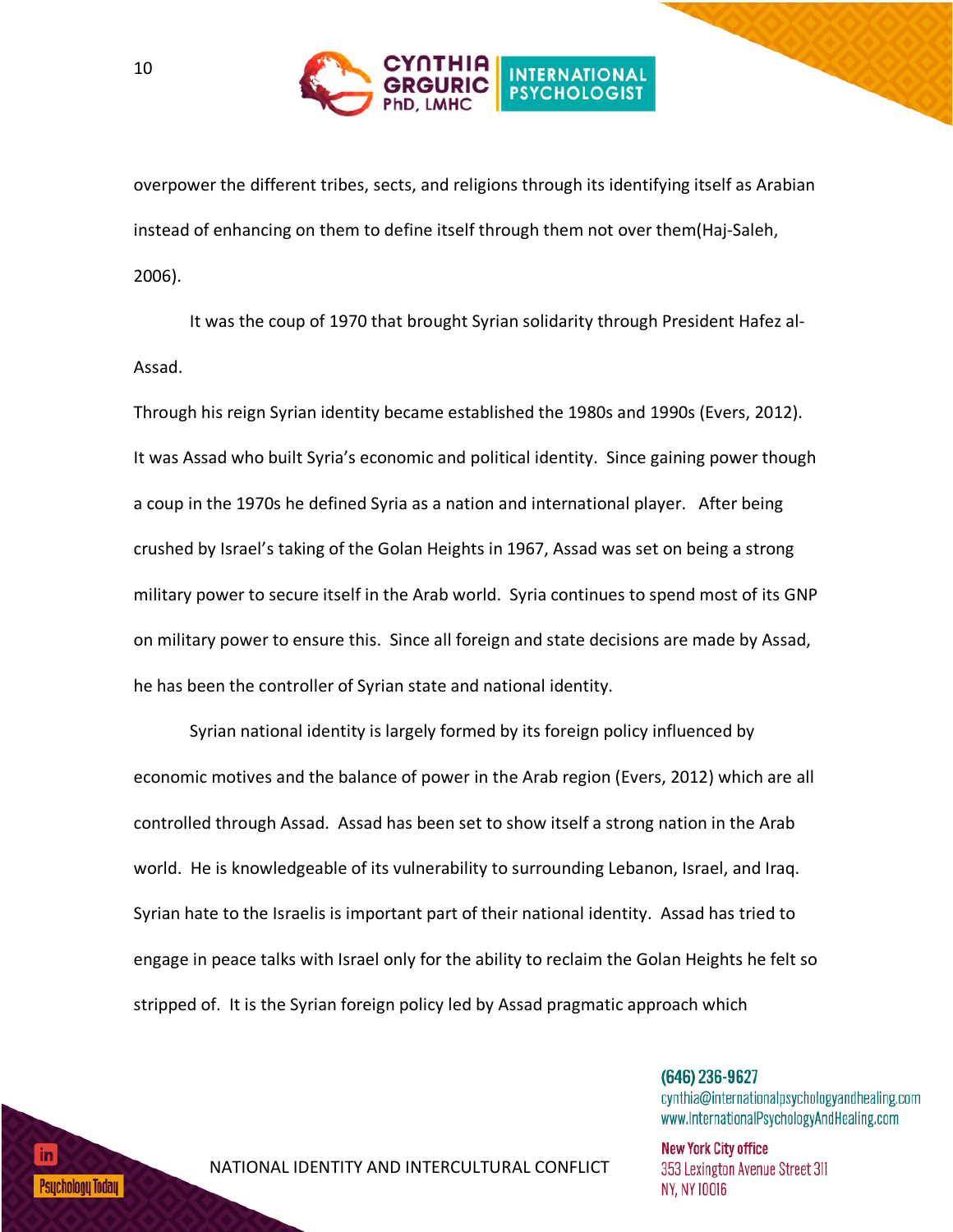

designates their identity. Since all political power resides with Assad it is fair to say it is he who sets Syrian national identity. He sets the state identity and national identity so they appear inseparable from him (Evers, 2012, p. 28).

Looking more at the characteristics of the Syrian profile, according to Hofstede Cultural is a hierarchal, collective, and uncertainty avoidance society (http://geerthofstede.com/syria.html). This means Syria accepts a hierarchical order, emphasizes commitment to a group opposed to individual, and does not sit well with ambiguity. Instead Syrians are more comfortable with rigid rules and guidelines. They also showed a great respect for tradition and an absolute truth. This helps to understand their perspectives and adjustments to countercultural ideas.

Given these attributes, the fact that the majority of the country's life span has been ruled and dominated by one man, and the complex constellation of religions, sects and tribes Syria's struggles make sense. Syria is more ethnically diverse than Egypt, Saudi Arabia, The United Arab Emirates, Yemen or Libya(Haj-Saleh, 2006, p. 2). The need for rigid rules, structure, guidelines and identify collectively appear to clash as the various groups attempt solidarity that extinguishes from a national security. Haj-Saleh (2006) makes some excellent points about forming a Syrian identity that does not threaten any of its various groups but helps all of them to be recognized and embraced into a unique Syrian national identity.

> $(646)$  236-9627 cynthia@internationalpsychologyandhealing.com www.InternationalPsychologyAndHealing.com

**New York City office** 353 Lexington Avenue Street 311 NY, NY 10016

# Psucholoou Todau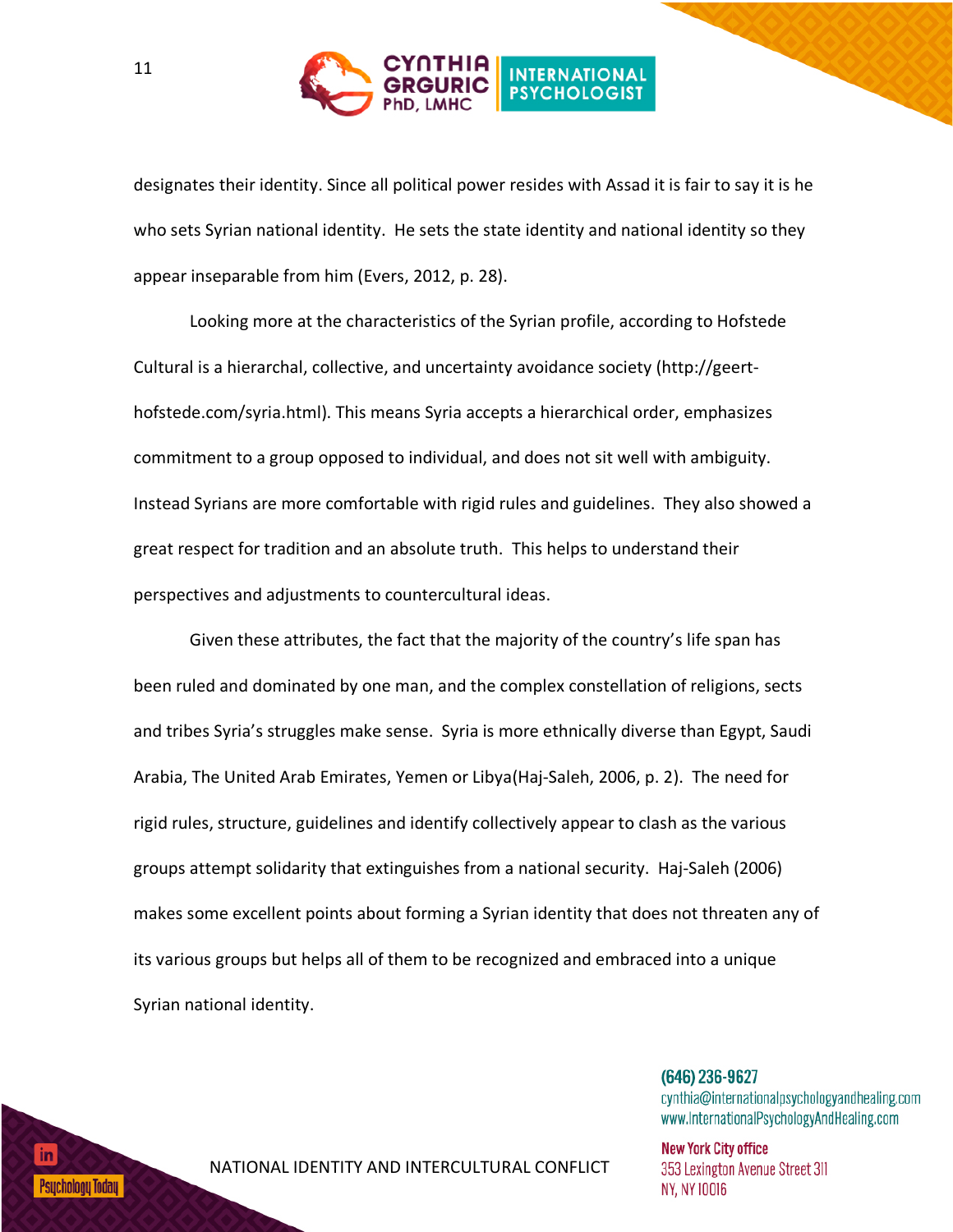

### **Bridging Group/National Identity**

Means of helping to eliminate the threat of others and build on shared experience as Ericksen (Eriksen, 2001) could help lessen the insecurity of the "other". One interesting attempt at embracing two cultures (Syria and Turkey) came through two Syrian and Turkish book lovers. They decided to help the Arab cultures residing in Istanbul understand each other better by opening a bookshop as a "cultural oasis". (http://www.npr.org/sections/parallels/2015/06/18/415002688/istanbul-bookstorecaters-to-syrian-refugees-in-need-of-a-good-read).

Educational groups integrated into school curriculums can humanize outside groups and build national pride that help circumvent a perpetrator-victim cycle of violence. Helping children begin to empathize with other groups and appreciate the differences of others could have long lasting effects into adulthood tolerance. Integrated respect for other outside groups while building healthy national pride can help increase the ability to empathize and decrease threat to national identity. Ericksen also notes that the kind of group that emerges depends on the perceived pressures come from (Eriksen, 2001, p. 63)

When forming new governmental systems after conflict attempts to integrate the various groups which represent the nation in order to equate power dynamics between groups have been made. Examples included are Afghanistan incorporating women in

> $(646)$  236-9627 cynthia@internationalpsychologyandhealing.com www.InternationalPsychologyAndHealing.com

**New York City office** 353 Lexington Avenue Street 311 NY, NY 10016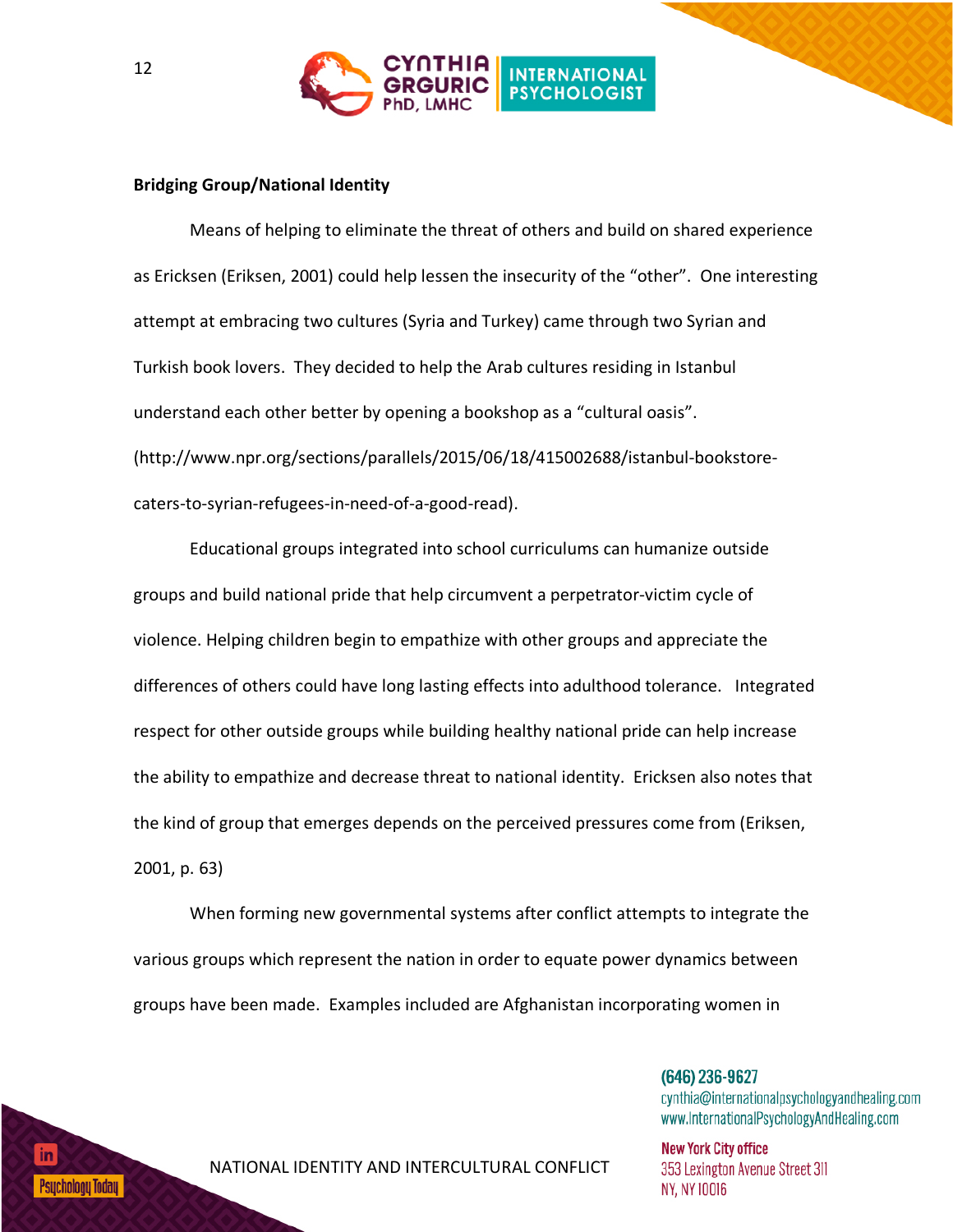

politics, Iraq attempting to involve Shiite and Sunnis into the Council of Representatives of Iraqi, and the African National Congress. Continued multiparty involvement in developing solutions and overseeing their development would be essential to community pride (countering a victimized group) and empowerment. Resiliency building through proactive systems of community self-defense, justice systems for crimes, and collaboration when threatened could be developed. Increased conflicts can be seen in countries throughout Africa and the Middle East where of smaller local tribal communities based on kindship group identity opposed to a larger national identity can facilitate more complicated conflicts. Several isolated smaller groups formulate their own national identities. However their small number sets up vulnerabilities are threatened due to lack of shared experience as previously noted to be the most distinguishing group bonding. Fusion of these groups around shared need or experience would lessen this threat.

 Doosje, Branscombe, Spears, and Manstead, (2006) concluded that too much nationalism can build pride or arrogance of being better or superior to another, especially when combined with a low self-identity or confidence. In fact, the lower the national identity and stronger the individual identity, the greater ability to repatriate and acknowledge guilt and forgiveness in cases of past colonial group harm. There is less defensiveness to acknowledging group harm as it appears to threatening to the core identity. Organizationally, factions thrive on localized tribal groups and broken infractions

> $(646)$  236-9627 cynthia@internationalpsychologyandhealing.com www.InternationalPsychologyAndHealing.com

**New York City office** 353 Lexington Avenue Street 311 NY, NY 10016

## Psucholoou Todau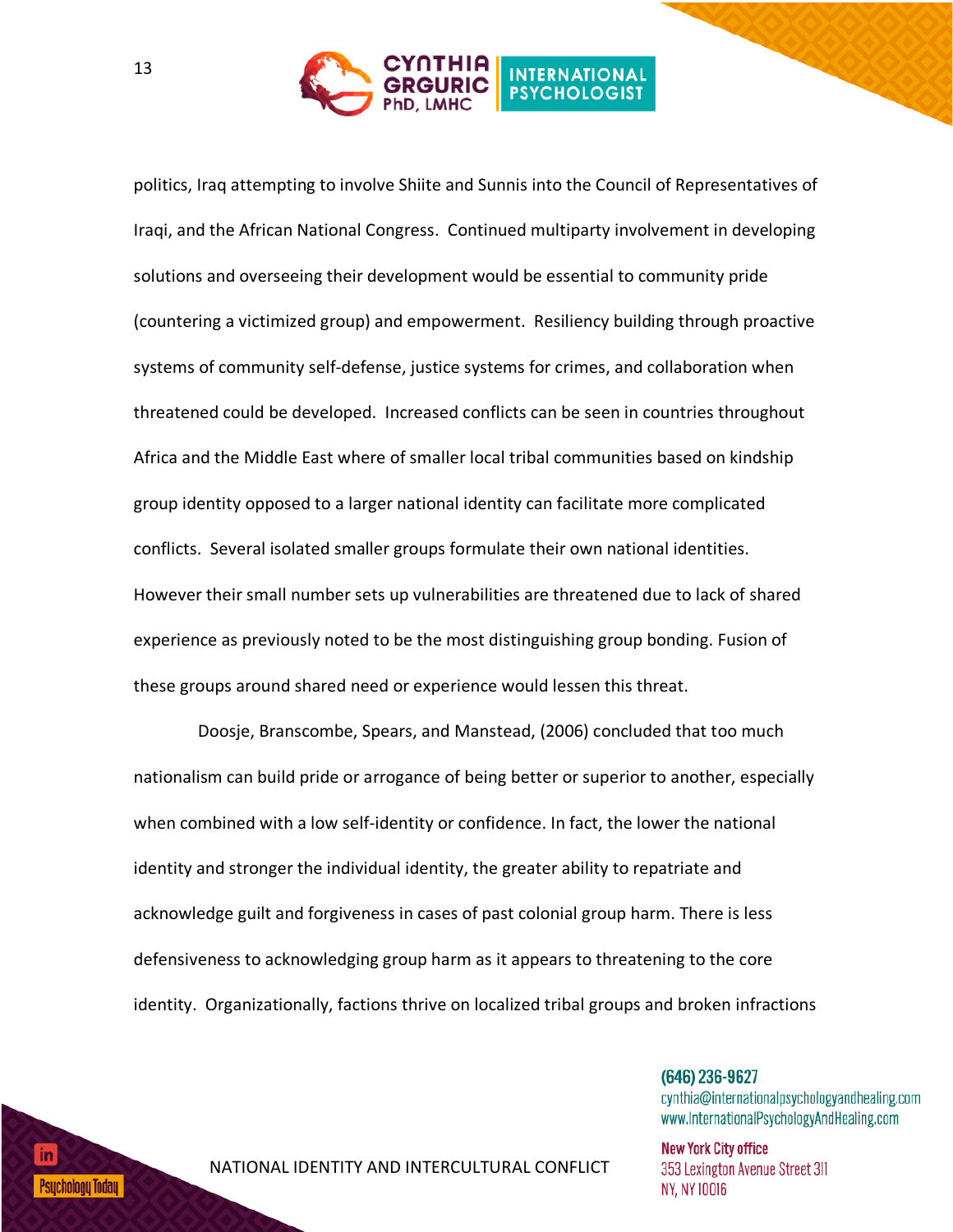

of militia power, which causes a decentralizing effect, making it more challenging to form a more solidified identity strengthened by a holistic nation and government. This was seen in pre- Ba'athists party Syria where solidarity and common shared experience as noted earlier was missing to create unification. With the breakdown of national identity, power and control is sought through other means. After all, a nation's ability to acknowledge wrong-doing, humanness of the other, ability to empathize all appeared to relate to national and cultural history of gender, national and personal identity, and power would put it in a better position to help its people.

#### **Conclusion**

National identity or group solidarity appears to be developed through a relational context. It is the differences that are noted through relational experience that bring its definition. As Erickson (2001) noted it is through shared experience and bonding over the external threat that creates groups. The aim is to embrace and acknowledge the unique aspects of a group without having to make it threatening to another group. Empathizing, education, and interexchange are noted means to bridge group divides.

The current war terrorizing Syria since 2011 appears to exemplify this crisis of national identity for Syria. The assentation of Assad's leadership for an Arab nation and domination over its foreign, state, and national policies leave little room for the diverse groups that it attempts to control. As Syrian flood into other refugee countries,

> $(646)$  236-9627 cynthia@internationalpsychologyandhealing.com www.InternationalPsychologyAndHealing.com

**New York City office** 353 Lexington Avenue Street 311 NY, NY 10016

Psucholoou Todau I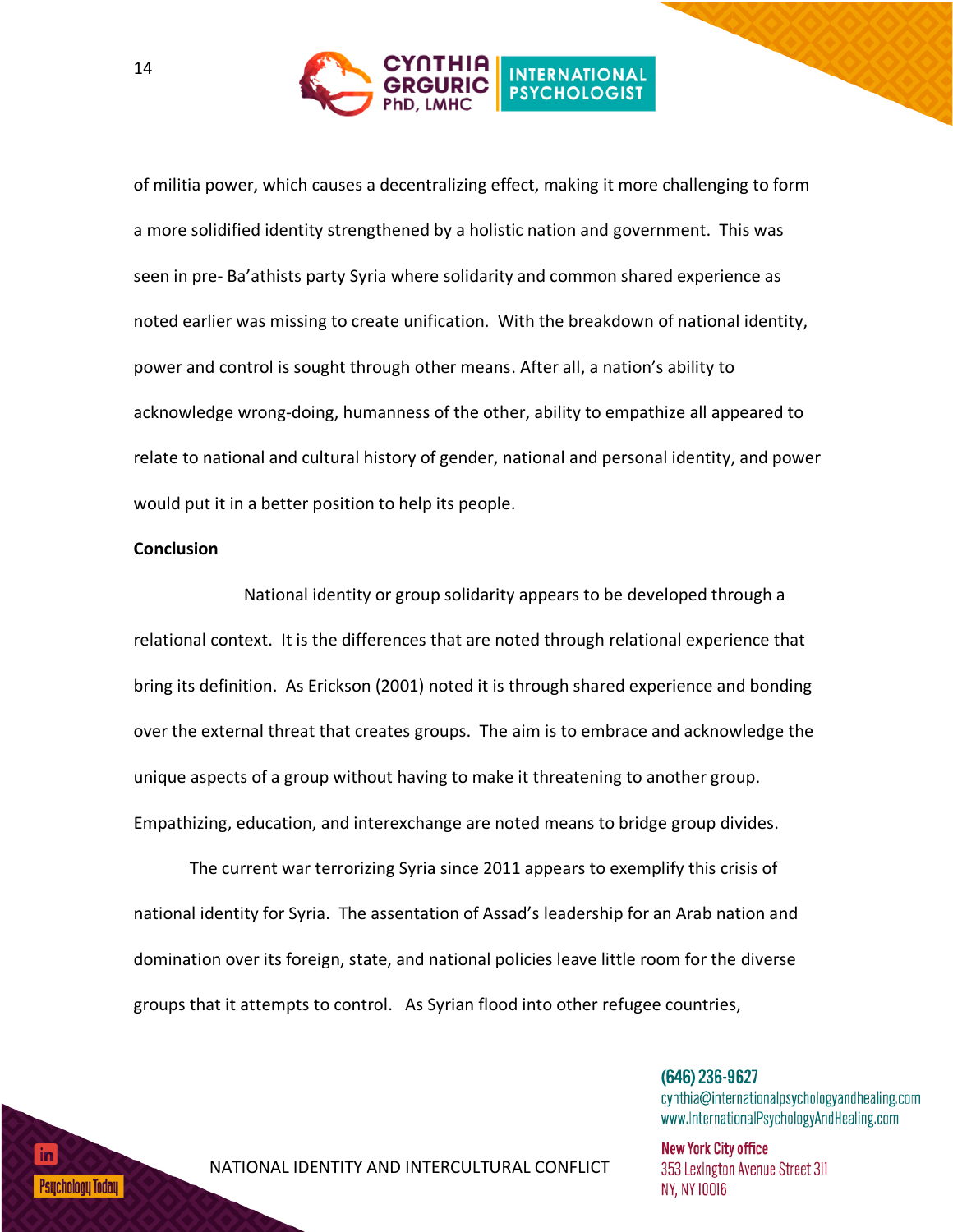

understanding their collective and national identity as it pertains to themselves and to the world watching the media unfold could create further clashes. It appears important as Syrians or any immigrant or as one immigrates to become aware of where their own sense of national identity lies but how these national identities play a part in preconceived conceptions of self and others. the show those



**New York City office** 353 Lexington Avenue Street 311 NY, NY 10016

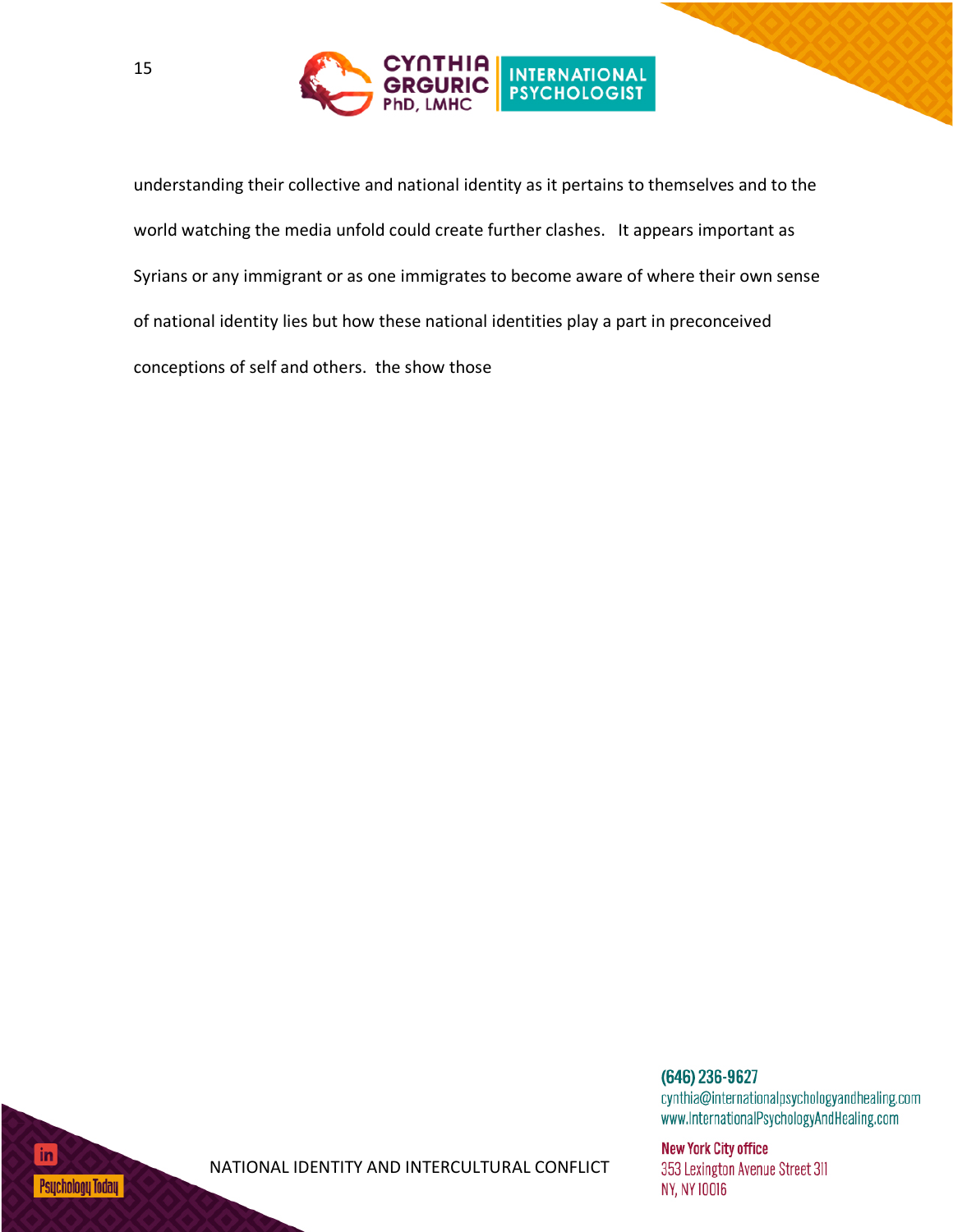

### **References**

Barnett, M. (1999). Culture, strategy and foreign policy change: Israel's road to Oslo. *Europenan Journal of International Relations*, *5*(5), 1-41. Retrieved from

Bhopol, R. S. (2014). Realizing the Health Benefits of Migration Status, Ethnicity, Race in the Health Context. In *Migration, Ethnicity, Race, and Health in Multicultural Societies* (2 ed., pp. 29-31). Retrieved from Google Books

Cehajic-Clancy, S., Effron, D. A., Halperin, E., Liberman, V., & Ross, L. D. (2011). Affirmation, acknowledgment of in-group responsibility, group-based guilt, and support for reparative measures. *Journal of Personality and Social Psychology*, *101*, 256-270. doi:10.1037/a0023936

Eriksen, T. H. (2001). Ethnic Identity, National Identity, and Intergroup Conflict: The Significance of Personal Experiences. In R. D. Ashmore, L. Jussim, & D. Wilder (Eds.), *Social Identity and Intergroup Conflict, and Conflict Reduction*, pp. 41-67). [https://www.ufpe.br/nepe/publicacoes/publicacoes\_10.pdf]. Retrieved from https://www.ufpe.br/nepe/publicacoes/publicacoes\_10.pdf

Evers, C. (2012). *Syria's foreign policy: led by its national identity or by economic pragmatism?* (Doctoral dissertation, University of Amersterdam). Retrieved from http://dare.uva.nl/cgi/arno/show.cgi?fid=453916

> $(646)$  236-9627 cynthia@internationalpsychologyandhealing.com www.InternationalPsychologyAndHealing.com

**New York City office** 353 Lexington Avenue Street 311 **NY, NY 10016** 

Psucholoou Todau I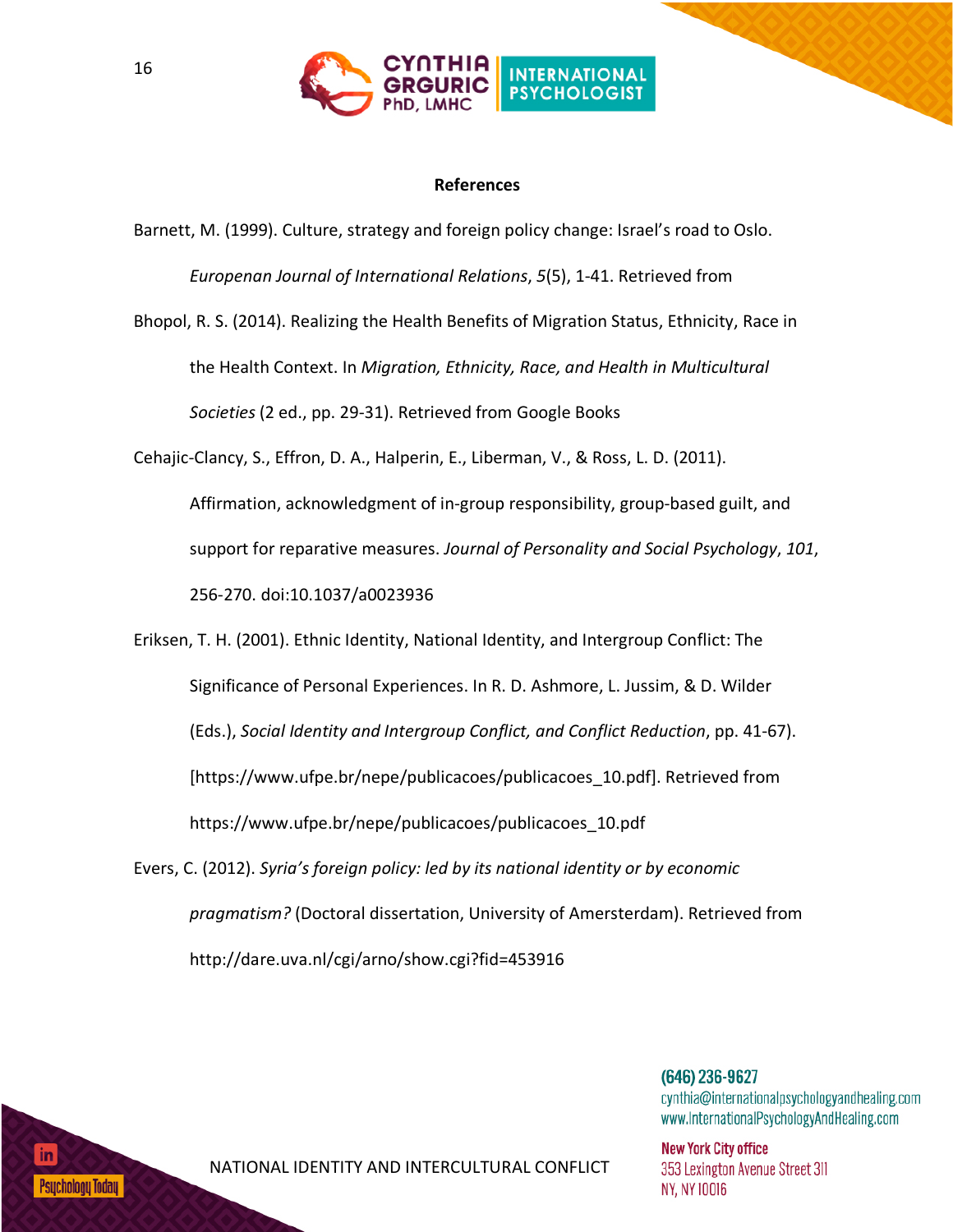

- Gausel, N., Leach, C. W., Vignoles, V. L., & Brown, R. (2012, February 20). Defend or Repair? Explaining Responses to In-Group Moral Failure by Disentangling Feelings of Shame, Rejection, and Inferiority. *Journal of Personality and Social Psychology*. http://dx.doi.org/10.1037/a0027233
- Gielen, S. (2007). *Toward a Global Psychology: Theory, Research, Intervention, and Pedagogy* Mahwah, New Jersey: Lawrence Erlbaum Associates, Publishers.
- Grguric, C. L. (2015). *Rape As A Weapon of War in the Walungu Region of the Democratic Republic of Congo* (Doctoral dissertation). Retrieved from www.proquest.tcs.edu
- Haj-Saleh, Y. (2006, June 14). Political Reform and the Reconfiguration of National Identity in Syria. *Arab Reform Initative*, 1-10. Retrieved from
- Jasinskaja-Lahti, I., Liebkind, K., & Solheim, E. (2009). To identify or notto identify? National disidentification as an alternative reaction to perceived ethnic discrimination. *Applied Psychology: An International Review*, *58*, 105–128. Retrieved from https://www.apa.org/pubs/journals/releases/cdp-19-3-310.pdf
- Kaplan, R. D. (1993). Syria: Identity crisis: Hafez-al Assad has so far prevented the Balkanization of his country, but he can't last forever. *The Atlantic*. Retrieved from http://www.theatlantic.com/magazine/archive/1993/02/syria-identitycrisis/303860/

 $(646)$  236-9627 cynthia@internationalpsychologyandhealing.com www.InternationalPsychologyAndHealing.com

**New York City office** 353 Lexington Avenue Street 311 NY, NY 10016